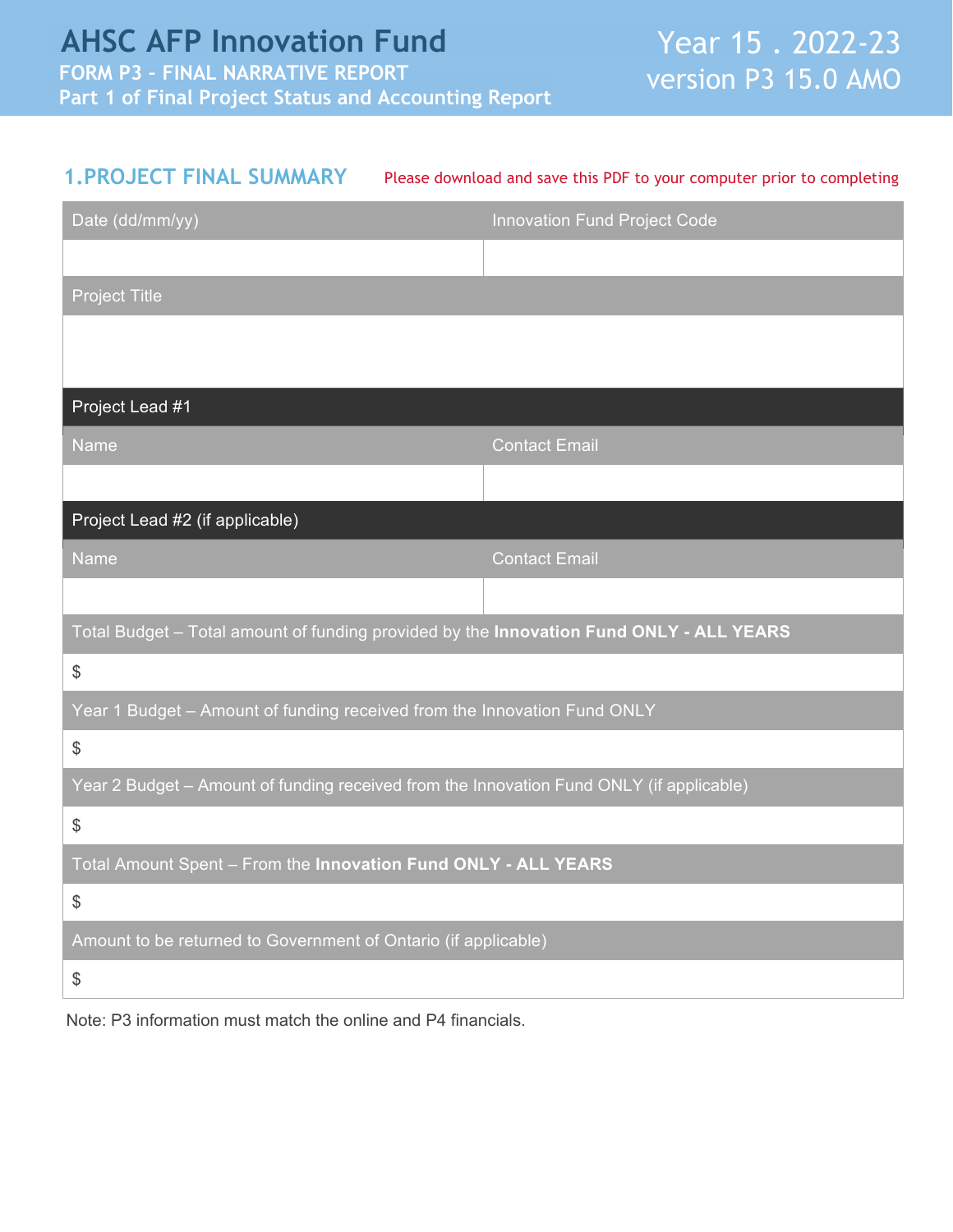## 1.1 Funding amounts received from other sources\*\* – all years (if applicable)

| Other Sources: | Amount        |
|----------------|---------------|
|                | $\frac{1}{2}$ |
|                | $\frac{1}{2}$ |
|                | $\frac{1}{2}$ |
|                | $\frac{1}{2}$ |
|                | $\frac{1}{2}$ |

\*\* "Other" sources could include: Other AFP funds but not from the Innovation Fund; Cash contributions (not of kind) from any other funding bodies such as CIHR, or other organizations; Cash contributions from businesses or community organizations; Cash contributions from practice plans, or other sources.

## **2.ABSTRACT OF FINAL REPORT**

2.1 Briefly outline the project, mention publications and other knowledge translation approaches, and please discuss the success of your innovation. Note: this abstract will be made available to the public on the Innovation Fund website. – maximum 1250 characters including spaces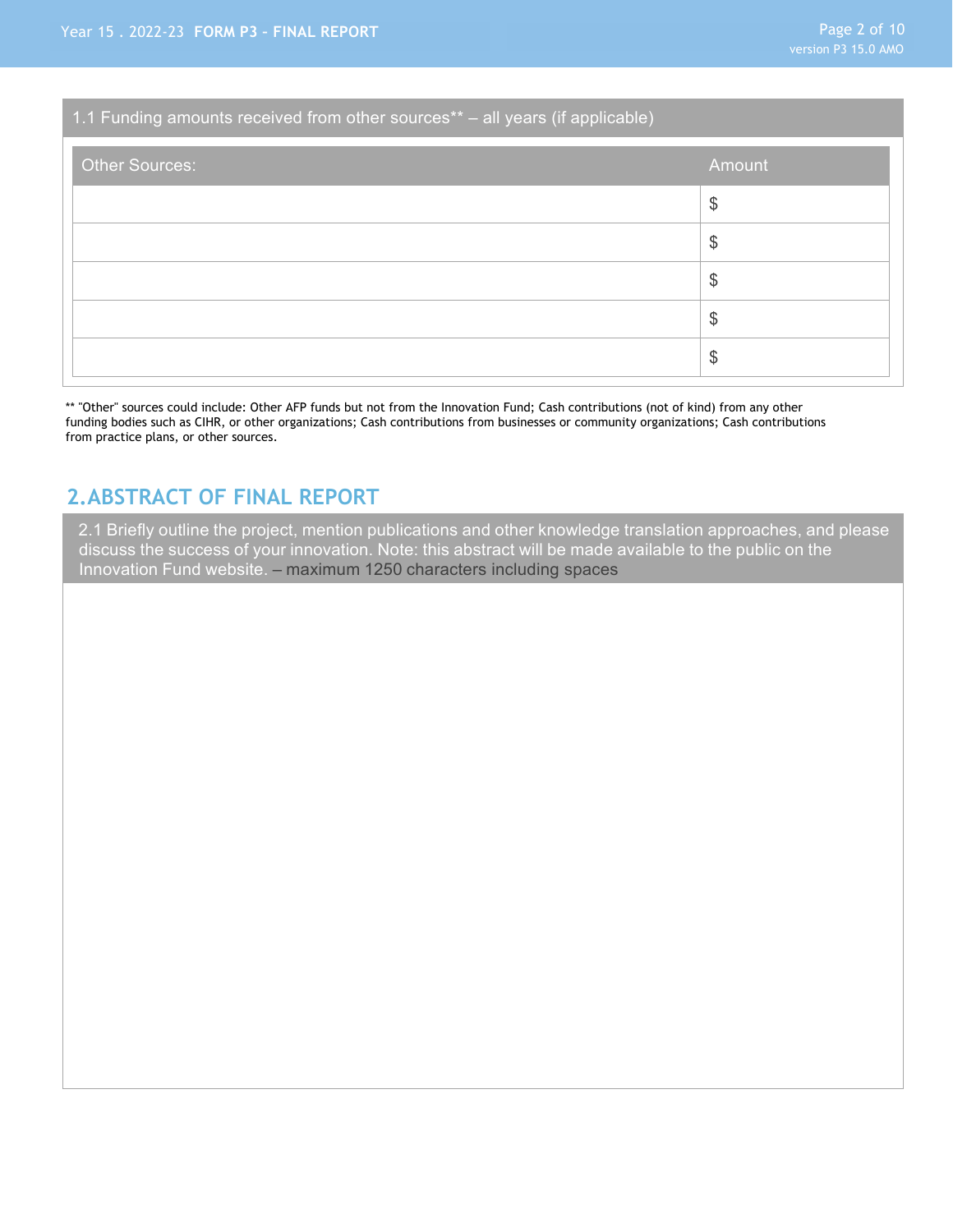| 2.2 Will this project continue in some form (continuation of the current project or a new initiative)? |               |  |
|--------------------------------------------------------------------------------------------------------|---------------|--|
| $No$ $O$<br>Yes $\bigcirc$                                                                             |               |  |
| 2.2 If YES, please indicate total funding anticipated over next 5 years (if known)                     |               |  |
| Source                                                                                                 | Amount        |  |
|                                                                                                        | $\$\$         |  |
|                                                                                                        | $\frac{1}{2}$ |  |
|                                                                                                        | $\frac{1}{2}$ |  |
|                                                                                                        | $\frac{1}{2}$ |  |
|                                                                                                        | \$            |  |

2.2 If YES, please summarize your plan for continuation or initiation of the new project, indicating any partners and support anticipated from other organizations – maximum 1250 characters including spaces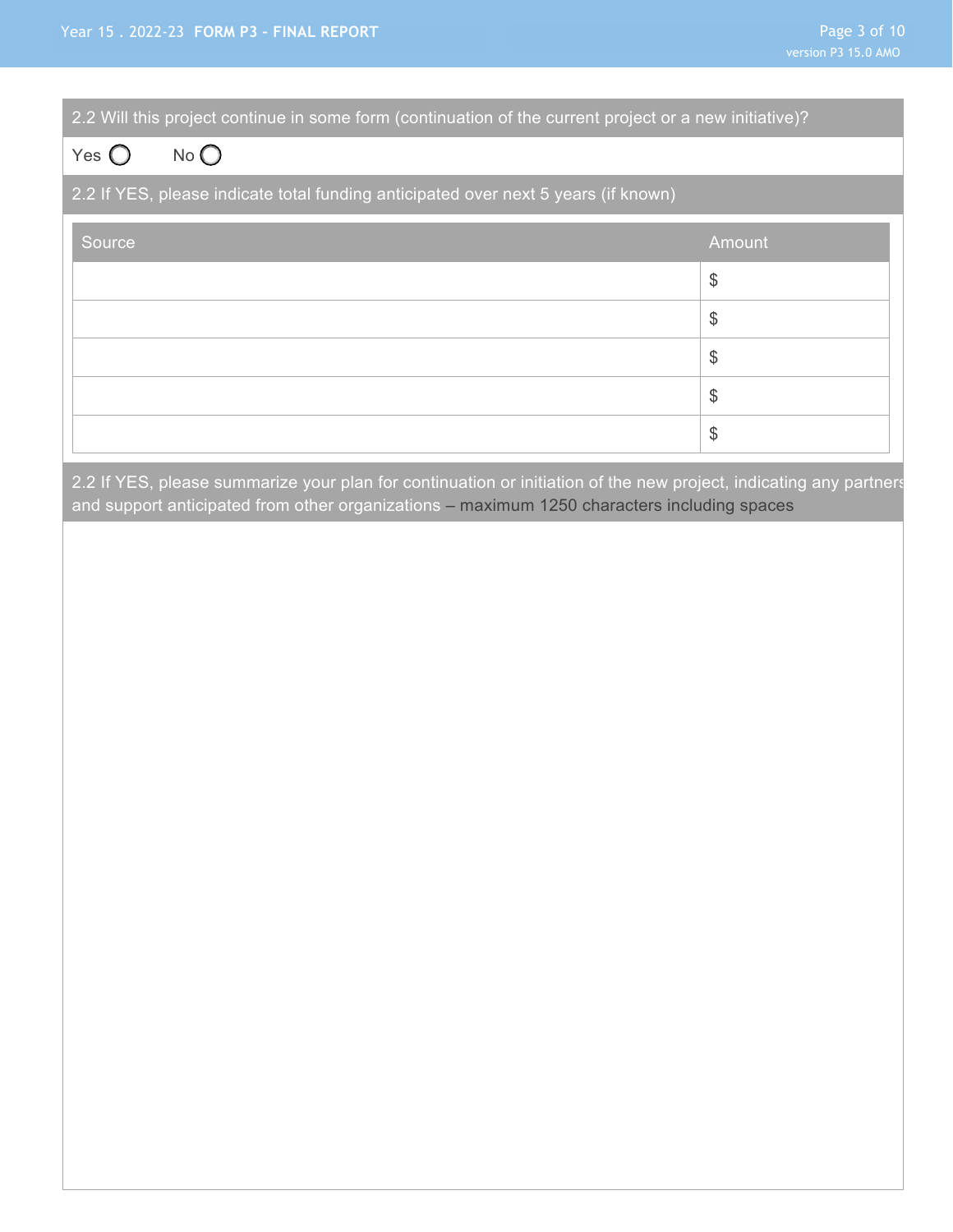## **3.FINAL NARRATIVE PROPOSAL**

3.1 Executive Summary – maximum 4000 characters in including spaces (up to 3000 on this page and the balance on page 5)

Please include an introduction with the objective of the project, and summary of results and a discussion with your conclusions.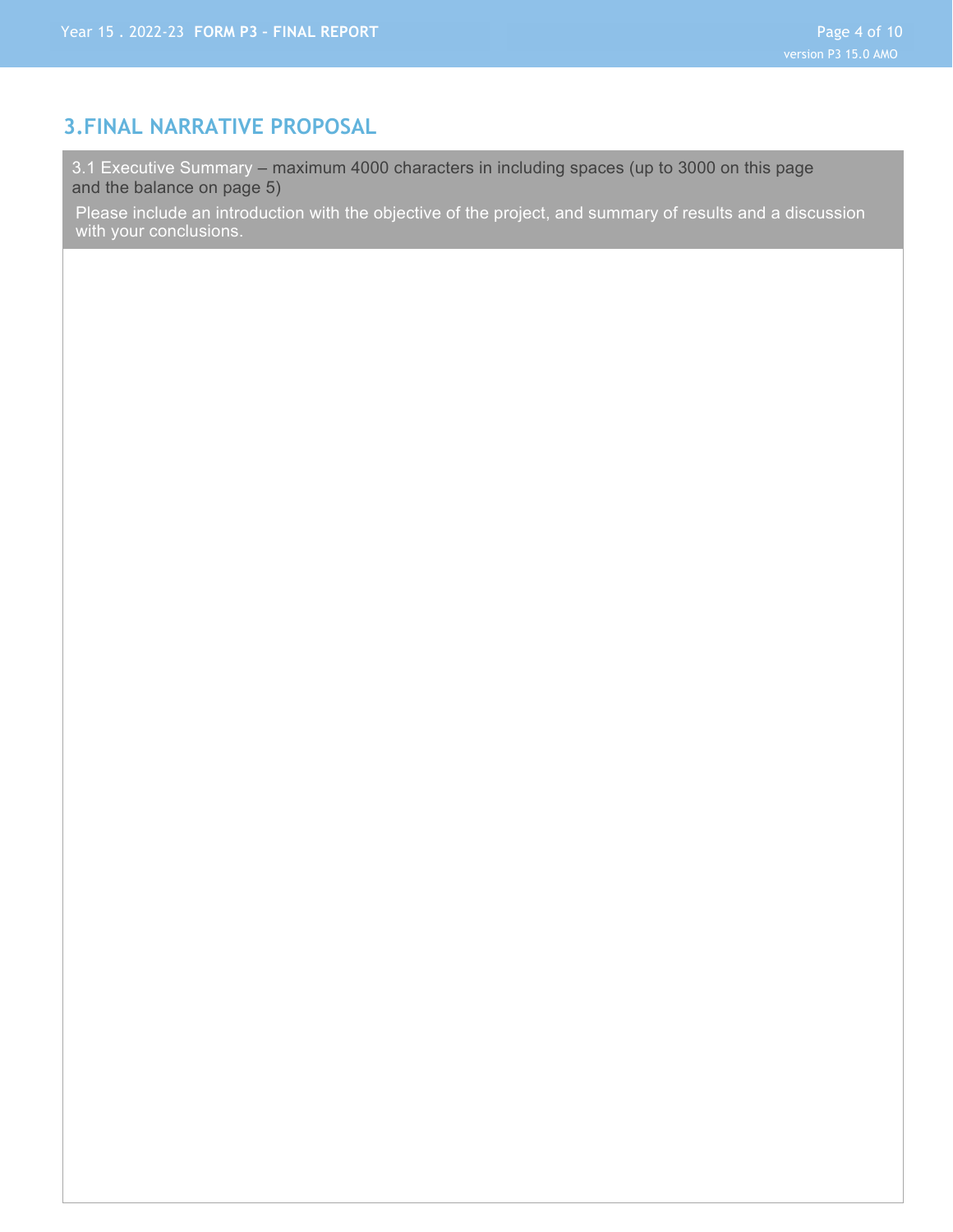3.1 Executive Summary – Continued.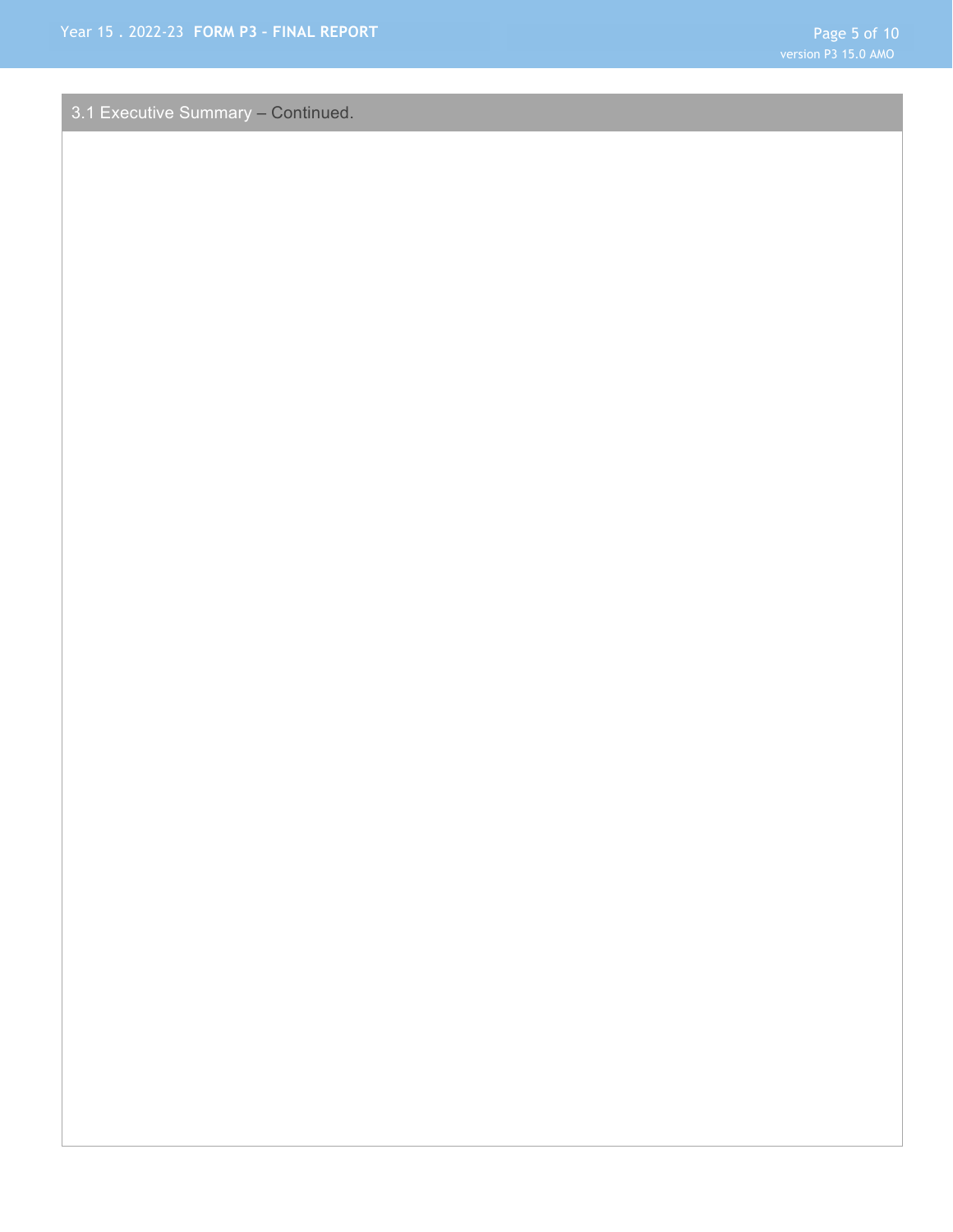3.2 Outcome Performance Metrics – maximum 8000 characters including spaces (up to 3000 characters on this page, 3000 characters on page 7 and the balance on page 8)

Specify the outcome metrics provided in original Project Proposal (P1) and discuss the results obtained for the evaluations of your project, including a discussion of the results and appropriateness of each metric employed.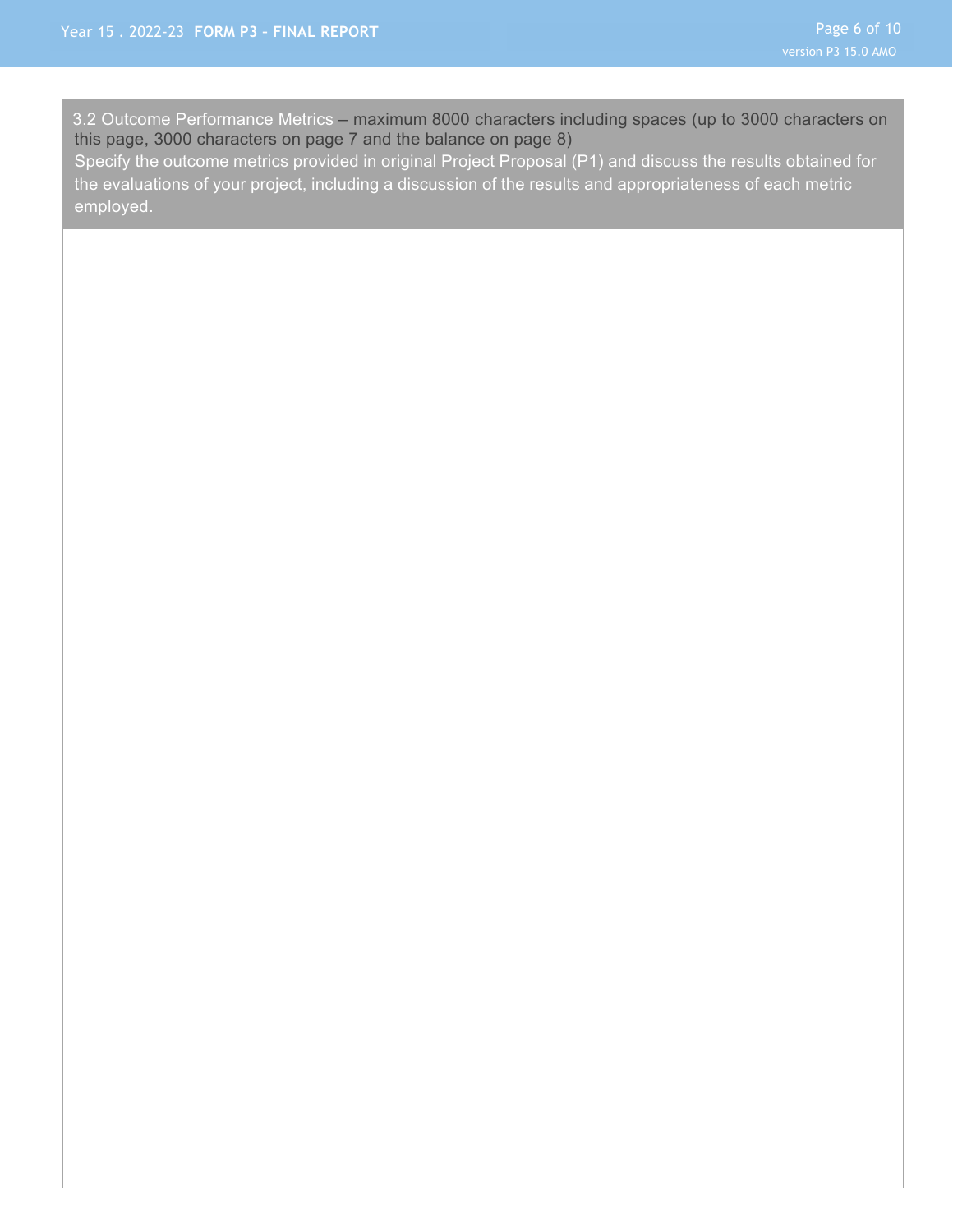3.2 Outcome Performance Metrics – Continued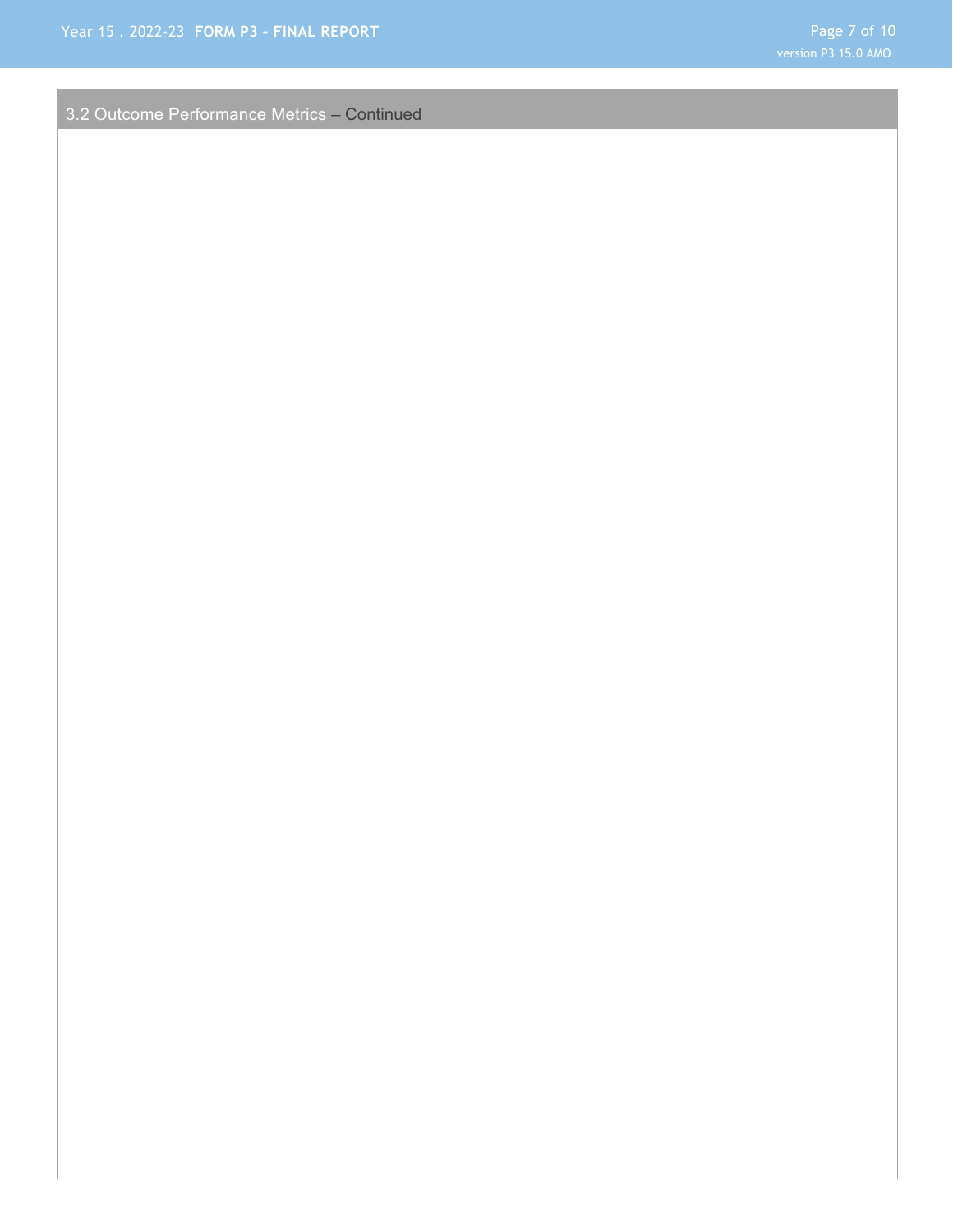3.2 Outcome Performance Metrics – Continued.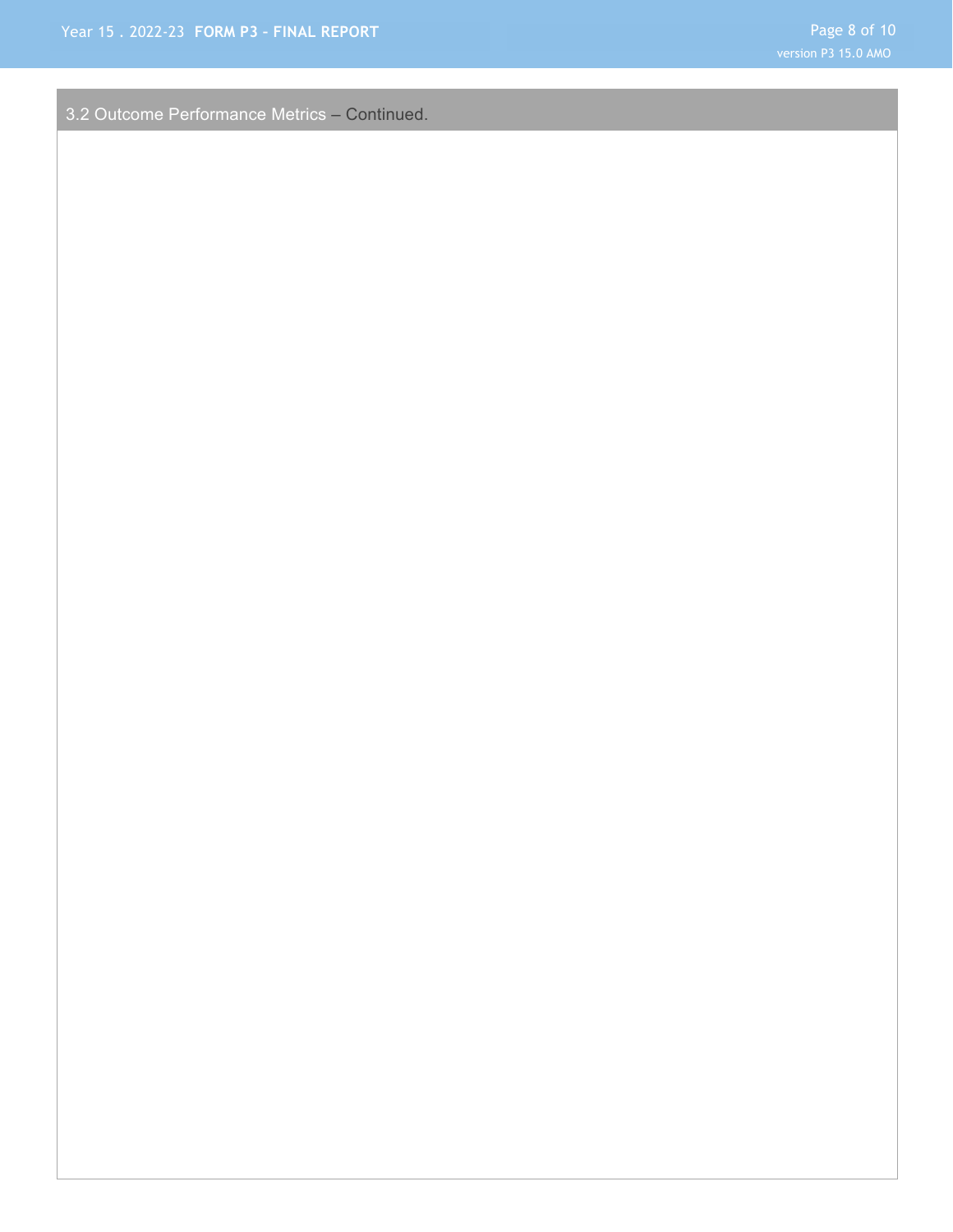3.3 Conclusion and Next Steps – maximum 4000 characters (up to 3000 this page and the balance on page 10) Include a discussion of your conclusions from your project and your plans for the future. Provide a list of publication(s) if applicable; any plans for further evaluation of this project and whether you anticipate any additional funding sources for the next phase (if applicable). Did this project result in any new procedures or practices (innovations) in health care delivery compared to current practice? How will this project support leadership in the dissemination of knowledge across the health care system? How will the delivery of health care be improved?